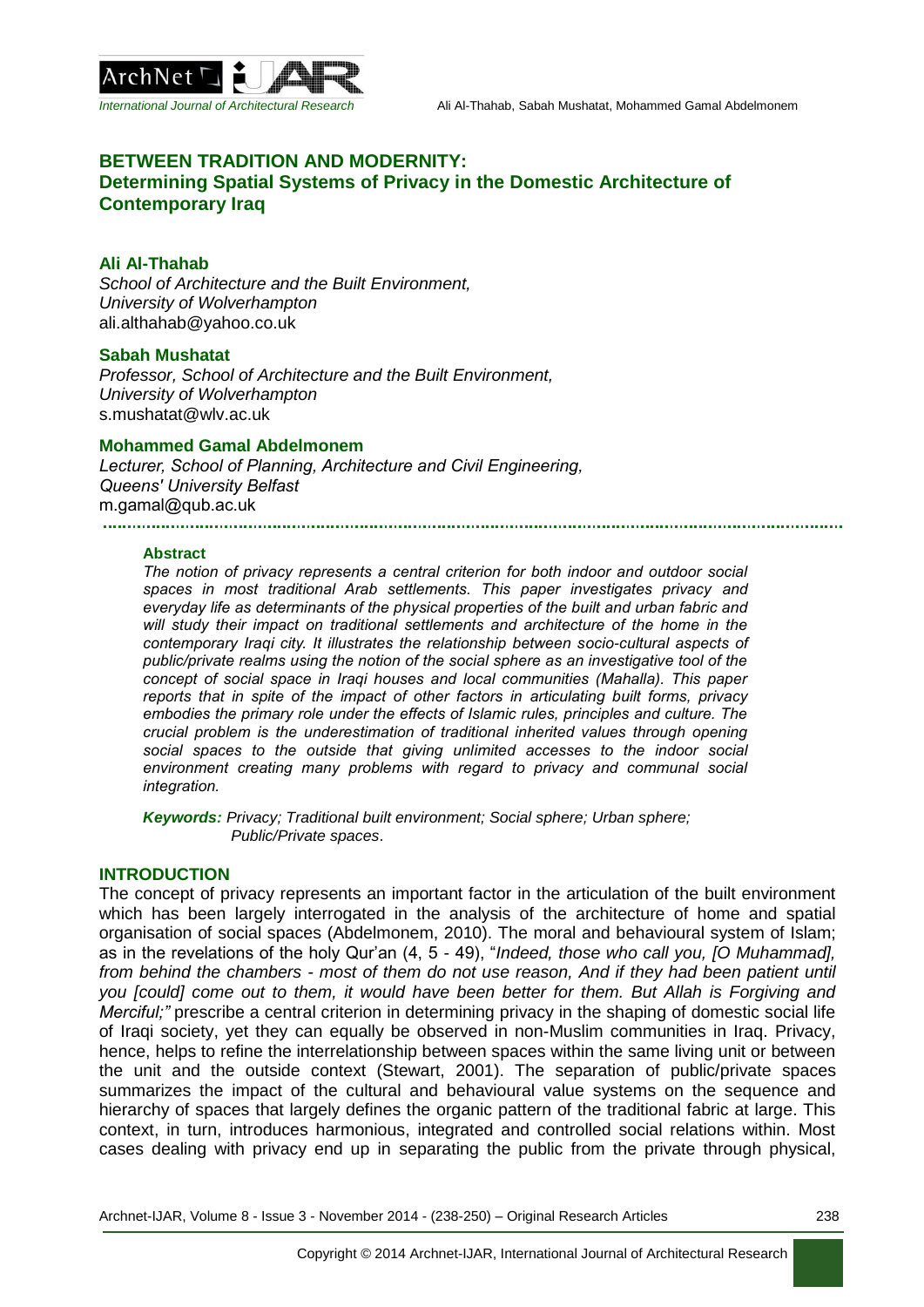

behavioural and spatial codes which relate them to *a consistent set of rules within a specific society* (Abu-Gazzeh, 1993). The traditional house obtains its priority over public realms as it accommodates the social and cultural aspects of life. It demonstrates, moreover, the thresholds of social interaction between male and female members of the same family in the everyday social practices (Alizadeh, 2005). This is reflected in the architecture of the house through dividing it into two distinct parts: male section '*Diwan-khana'*, and female part '*Haram*' (Fethi, 1977).

Intrinsic to modernity is the underestimation of inherited socio-cultural values that have limited the impact of privacy and opening social spaces to the outside, giving unlimited visual accesses to indoor social contexts and creating many restrictions with regard to privacy and communal social integration. Modern architects and planners tend to neglect the centrality of privacy in the housing design process with some considering it a limitation to freedom of design. Moreover, formal aesthetics, economic factors and new technological methods are among those deemed more important in the progress of design mechanism than inherited social and cultural values (Eben Saleh, 1997).

This paper aims at addressing the changing characteristics and re-evaluates the architecture of home according to the concept of privacy. It attempts to answer a central question; 'how does the change of our attitude to privacy affect the latent aspects of house design and planning in contemporary Iraq?' For achieving a built environment that is more responsive to the needs and requirements of its users in terms of privacy and social interaction, one should analyse both traditional and contemporary settlements in Iraq. The first will give an idea of the meaning of privacy and its interpretations as well as the dynamic of public and private social spaces in traditional and contemporary built environment. It will address the importance of privacy and social flexibility or fluidity in the spatial organisation of Iraqi traditional home and residential quarter – *mahalla*. The following part will study the impact of modernity in changing the latent socio-cultural aspects of society and respectively the articulation of the home and the spatial morphology of the neighbourhood unit. Finally, conclusions including key design implications of how socio-spatial aspects of privacy can be considered in future Iraqi development efforts will be produced.

## **METHODOLOGY**

On the basis of the nature of research's question and inquiry, this study is of qualitative nature that is effective in identifying the intangible factors of the human side and in understanding the practice of everyday life. In-depth, open-ended and unstructured interviews with users from both contexts, the traditional and the contemporary, were mainly used to obtain the relevant information. This method offers the opportunity of observing the real meaning of the idea in question. Moreover, it helps to observe how consciously users relate privacy to their home environment and the surrounding. Many educated and working-class users of both contexts refer to the same rule, as the majority of traditional context's households, or, preferably, middle class have been interviewed. This segment of society is more rational, spontaneous in their relationships and social behaviour and open in their discussions and judgements.

This paper depends on theoretical investigation, spatial analysis and analytical discussions with architects, planners and general public who are engaged with these environments frequently. Case studies of both contexts have been analysed spatially to find out the role of the socio-cultural aspects of privacy in determining the spatial characteristics of the specific home environment.

## **ON PRIVACY AND THE HOME**

The notion of privacy acquires various interpretations in different contexts. A clear definition of privacy is needed to accommodate the different social and cultural changes. Basically, privacy is defined as the mechanism of developing and maintaining process in the mutual relationship among individuals, within a small social group or in society at large. Irwin Altman (1975) indicated that, individual's identity and personality can be achieved and maintained by the guidance of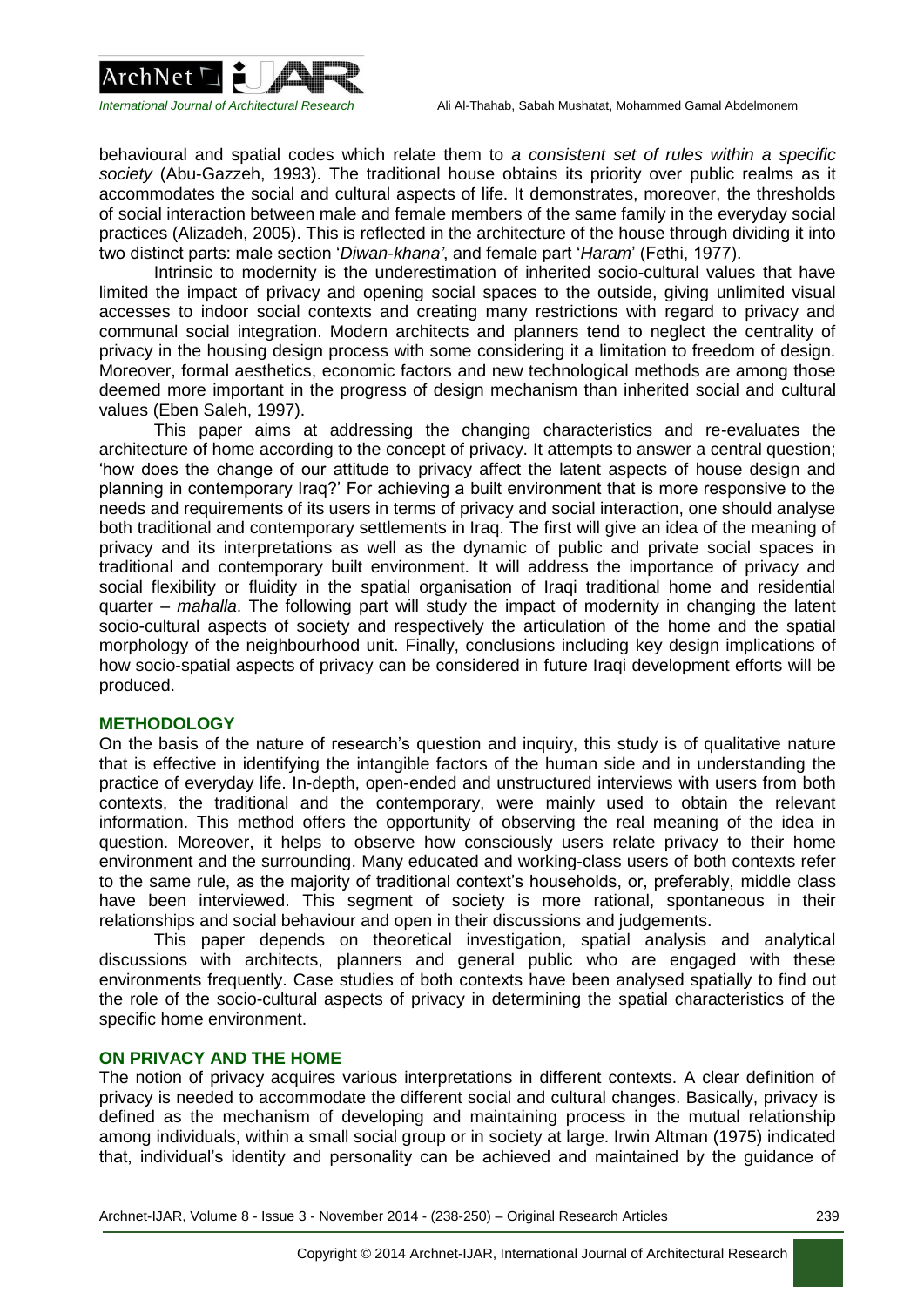

privacy through the creation of fundamental personal boundaries (Al-Homoud, 2009). Alan. F. Westin (1967) argued that, privacy works as the withdrawal of individual from society through the use of physical and behavioural boundaries. Individual's need to be included in the social intercourse of everyday life is a considerable determinant in the perception of the social space and boundaries of privacy. In this respect, privacy is never absolute as long as it refers to a changeable social and cultural sphere and interaction (Ramezani & Hamidi, 2010).

According to Altman (1975), privacy represents the interpersonal boundary-control process which organizes our social interactions in manners similar to the shifting permeability of a cell membrane. Moreover, it is a dialectic mechanism and a system that stands between the restriction of interpersonal boundaries and being part of society through its dynamic ability of pushing towards an essential degree of openness-closeness, or accessibility-inaccessibility. This mechanism occurs with the presence of the relative reaction of various powers which change temporarily according to different circumstances. Altman presented the 'desired' and 'achieved' privacy where the subjectivity of the first is in the nobility of the sociocultural interactions between people at a specific period of time (Georgiou, 2006). For Rapoport (1977), privacy is the power and ability of managing social and cultural interactions between different social groups and being responsible for achieving the desired and acquired level of interaction (Ramezani & Hamidi, 2010). Seeking a degree of privacy does not mean, according to Schwartz (1986), the desire for achieving social isolation but a communicative mechanism and guide for human social behaviour and showing at the same time the socio-physical boundary which isolate two different spaces (Georgiou, 2006). In this sense, privacy ought to be conceptualized according to its relation with the different meanings of private and public realms.

# **THE CONCEPT OF PUBLIC/PRIVATE REALMS**

Public and private domains have an essential role in the articulation of spaces. The social, cultural or physical division of urban spaces into public and private realms expresses the relation between the two different spheres in society which reflect respectively the different types of relations that combine the individual with society and, in other words, between the self and the others within the same context.

Public spaces have basically been related to spaces where social interactions can take place in larger groups without censorship. They show the embodiment of the notion of promotion into the unrestricted visibility or accessibility of social interactions such as being in a street coffeehouse or in a shopping centre. However, the socio-cultural notion of the private/public segregation refers to the meaning of the private realm and its different spaces. The female domain provides a high degree of desired privacy, secrecy, concealments and isolation from the attention of the public. This mechanism articulates the integral meaning of privacy including visual, aural and accessibility determinants (Rahim & Abu Hassan, 2011). The intimate, closed and separated private domain and the opposite public one constitute a social and contextual environment of people's daily life in an interrelated relationship. They present the realisation of relatedness and being with each other in every single action. This idea can be clearly shown when, for example, the public domain of the alleyway '*agd*' in local communities transforms into private to accommodate diverse social and cultural occasions (Abdelmonem, 2011).

The role of public/private domains can simply be understood by referring them to a specific system of social spaces for the purpose of presenting their indications. This kind of classification has different forms and layouts. The private realm articulates the innermost part of conscious in human beings and shows the most secure and safe environment through viewing some kind of refuge fields from the public. Consequently, the public realm appears to be in accessible attribute to all other social spaces, except the innermost part of the human (Abdelmonem, 2012a; Mazumdar and Mazumdar, 2001).

The term 'sphere' has been used by different studies concerning people's social interaction and intercourse (Abdelmonem, 2011). In the case of environmental psychology, each person is realized and perceived through an invisible shelter or a series of shelters surrounding his body.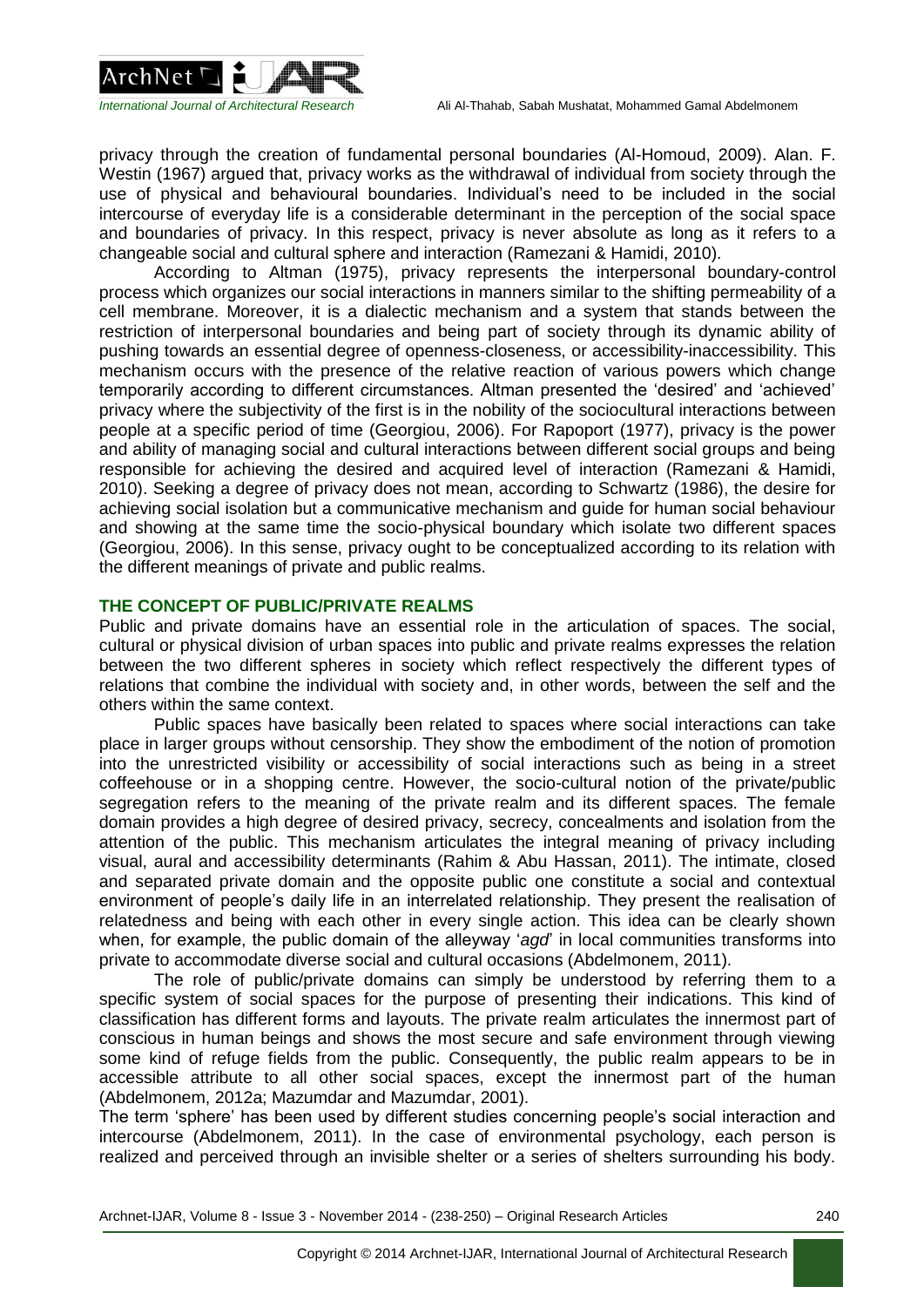

These shelters are different among people and cultures. Time is central to the variety of these spheres due to the continuity of the reconstructed dynamicity of the environment (Hall, 1969). Habermas (1991) argued that each environmental context reflects one of these realms where the family stands in charge of the private. According to Sennett (1974); De Certeau (1984) and Tonkiss (2005), people, in traditional public contexts, act collectively establishing a sense of familiarity and reflecting the internal private domain. The crucial necessity of the private within the public realm has an important influence on the perception of the social sphere.

### **SOCIAL PRIVACY IN IRAQI TRADITIONAL HOME ENVIRONMENT**

The home is a reliable organisation that can be more responsive to the changing needs of the family which thus can develop flexible solutions to the increasingly limited spaces to encompass the different needs. The perspective of different spaces of the house has been wrapped by various cultural, social and behavioural rules. Social habits, cultural values and lifestyle dictate the form of social spaces (Fig.1) (Khattab, 2005). Users of traditional context indicate that the spatial settings of the house can be rearranged formally and functionally according to the degree of privacy. Therefore, there is always an opportunity for informality with functions despite the rigidity of the house plan. (Boudiaf, 2010). This can, for instance, be shown clearly in the case of marriage and when the house is expecting the arrival of a new member through birth or marriage and the need for crucial changes in the spatial organization of the house to embrace the new family.



Figure 1: The compact built form and cohesive housing settlements in the old city of Al-Hilla-Iraq (Source: Authors).

Being alone is an indication of non-social involvement and building an exclusive environment within the house. Salama in 2006 argued that the determining factors in the formation of the traditional house are both the implicit and explicit socio-cultural and socio-religious beliefs and rituals which define what is really acceptable socially and what is not. In his discussion of the issues needed to provide affordable housing, Salama stated that *environmental and sociocultural contexts demand should not aim at merely providing affordable shelters. It should also offer design solutions that are sensitive to the local contexts such as privacy, social cohesion,*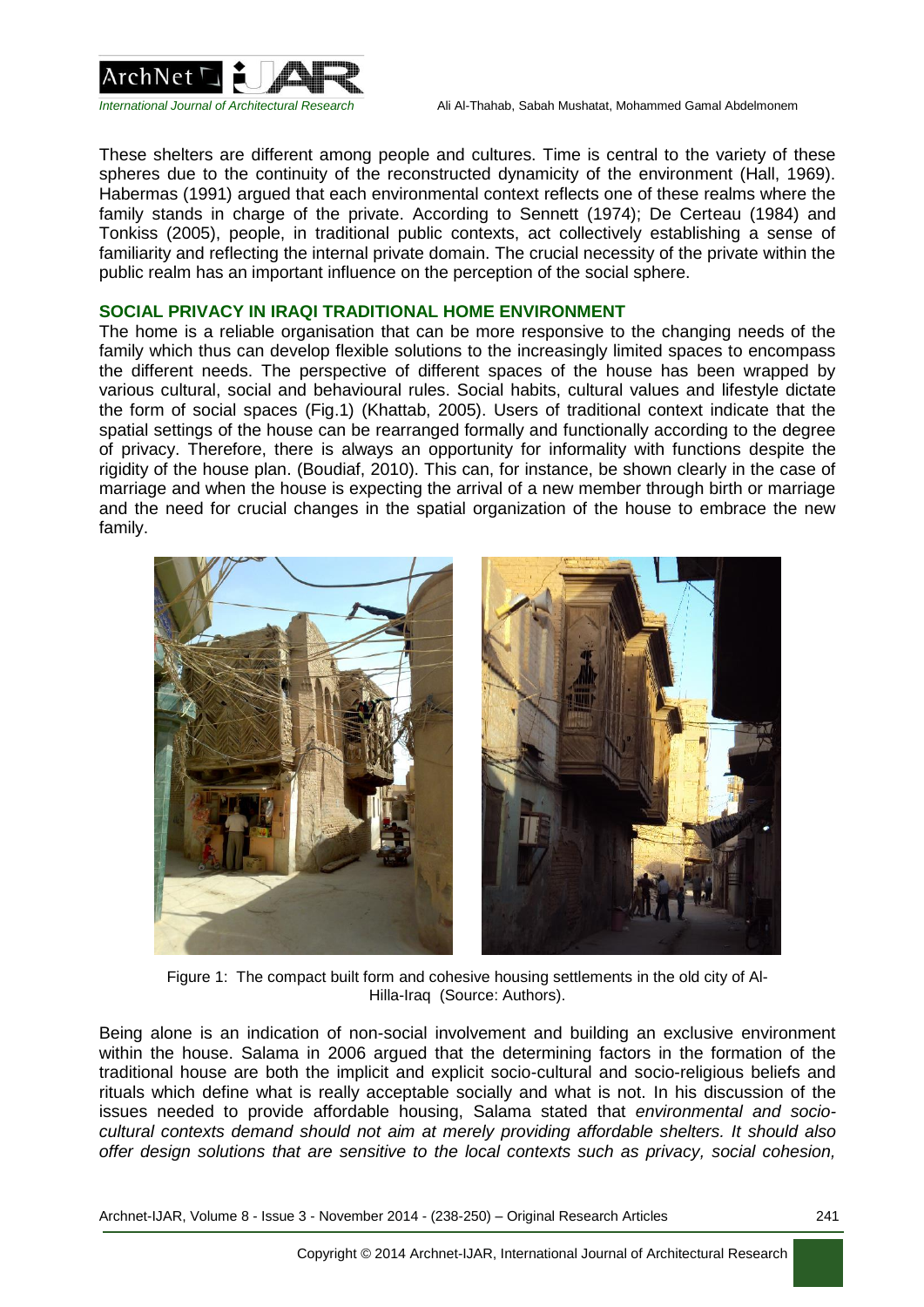

*and perceptions on residential density, preferences, and the lifestyle of the target populations* (Hashim and Rahim, 2008, p.95). The architecture of the traditional house and the spatial organization of its activities have the aim of holding family gatherings within a single protective shelter without intrusion from strangers (Hall, 1969, p.158). Physical and spatial treatments with regard to privacy, gender segregation and direct visual contacts have been performed in a manner that shows a deep understanding of social, cultural and religious values. This can be shown in the spatial and functional properties of the '*Iwan*', '*Talar*', the fountain '*shithirwan*' which divides the court spatially, the plants and the variation in spaces' levels (Fig. 2).

The real concept of privacy in traditional domestic units in Iraq can be practised in the cantilevered elements (*shanashil*), the (*ursi*) and the (*kabishkan*) which represent physical components within the whole structural compound that help assert the privacy of its users (Fig.1, 3) (Warren & Fethi, 1982). They are particularly important for women to ensure the notion of gender segregation and achieve a visual contact to the public outside or visitors inside the house without being observed except from those who belong to the same family. At the same time, the components of '*shanashil*' allow an interpersonal relationship between women of nearby houses to contact freely each other.





Figure 2: Social space & privacy in traditional house Figure 3: The courtyard house, Dar Babil in Al-Hilla-Iraq

Each house shows the private domain in various levels with regard to the nature of privacy, social groups and mechanisms used. Whilst the private refers in some degree to the concept of the public, the form of this relation and the different transitional spaces has the tendency to vary more over the course of time (Rapoport, 2007). The house has a range of public and private realms reflecting different activities over the course of time. It contains many physical boundaries which perform the thresholds between the public domain associated with the outside alleyway (*agd*); and the semi-public realm of the house illustrated by the entrance (*mejaz*) as shown in Al-Kubai house in Al-Kadhimiya-Iraq (Fig. 4) (Bianca, 2000; Fethi, 1977).

The space of the entrance has been articulated in a way that prevents any kind of direct visual intrusion from the outside towards the main social core of the house associated with the courtyard or the family room. Semi-private and, often, private realms represent particularly the socio-cultural core of the house, while the semi-public realm, which is in direct association with the semi-public realm of the entrance, views the world of men, guests and uninvited visitors as well as many public affairs such as wedding ceremonies. The public and private relations inside the house are largely arranged in relation to the lines of familiar strangers, guests and, most certainly, male-female relations (Madanipour, 2003; Bianca, 2000). The entrance hall encompasses an explicit spatial order and use. It regulates the personal properties of the place. That can also be shown in many contemporary designs as in the case of Rasool Hasoon's house in Kerbala-Iraq, designed by the architect Ali Al-Thahab, 2012 (Fig. 5).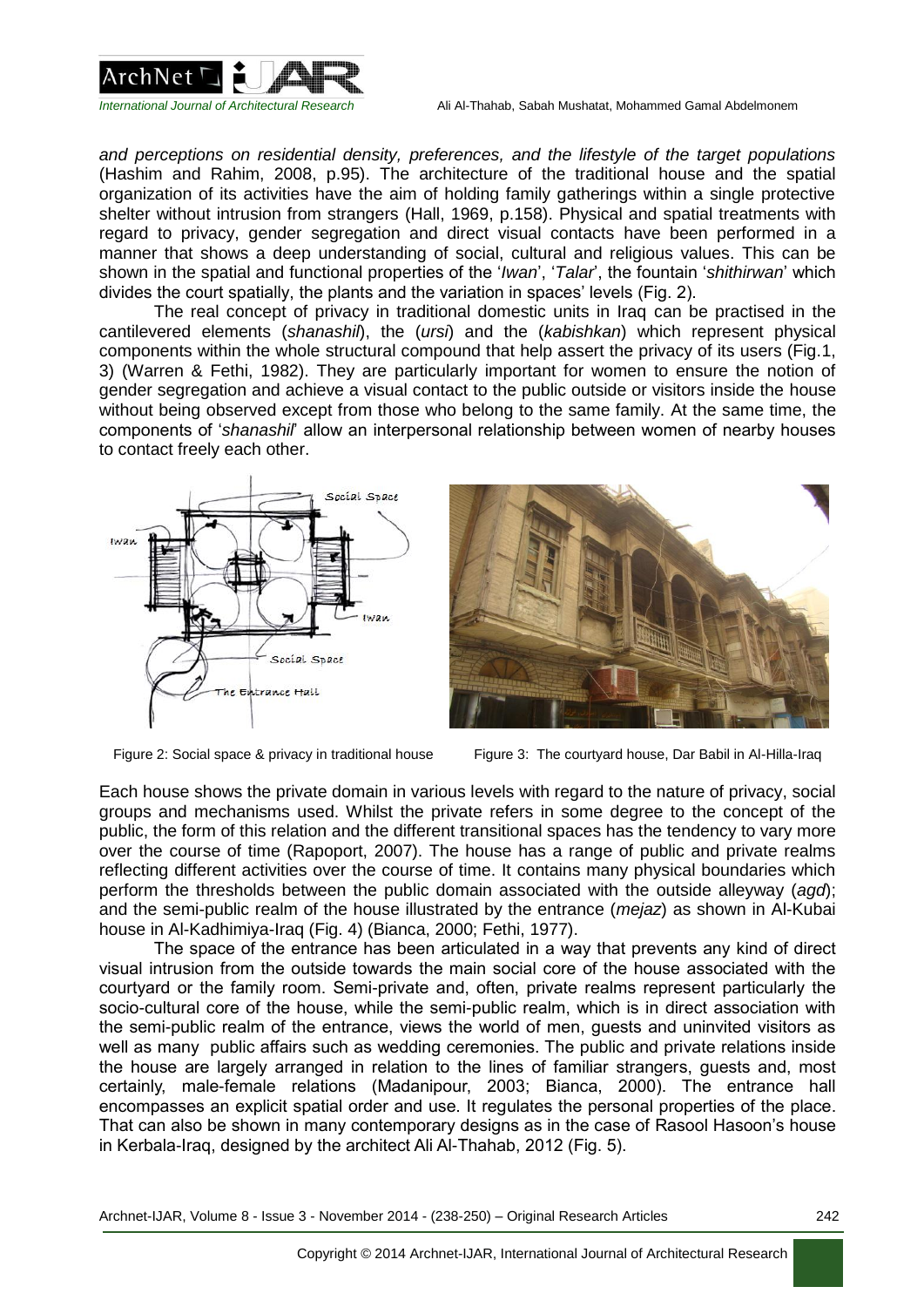



Figure 4: Al-Kubai house in Al-Kadhimiya, 1870, shows the spatial organisation and the position of the entrance with regard to the main social core (After Fethi, 1977)



Figure 5: Rasool Hasoon's house in Kerbala - Iraq, 2012 (Source: Authors).

# **ASPECTS OF FLEXIBILITY IN IRAQI TRADITIONAL QUARTER:** *MAHALLA*

The spatial morphology of the traditional neighbourhood unit '*mahalla'* depends on social activities and interactions very specific to its context within a certain period of time. There is always a flexible mechanism that emphasises the dynamic notion of the space socially. This includes various socio-cultural situations whose limitations can be changed continuously. Both domains in daily activities are flexible and not fixed to the impact of the physical boundaries of the house or sometimes the close outside world. In this sense, the private and public realms might be in an interchangeable social role temporarily. The public open space of the alleyway, '*agd'*, can be turned over into private during certain periods in spite of its public or semi-public nature. The social transitional nature of the alleyway has been used by female correspondingly as one of the internal spaces of the house. On such occasions, women from nearby units can gather in a small social group practicing their own social interactions and activities where men are outside the *mahalla* in coffee houses. Moreover, strangers, using the main public zone of the *Mahalla,*  become a source of suspicion to be observed and exposed to a set of questions from the *Mahalla's* members and children who usually gather around asking many investigative questions such as: 'where are you going?' and 'which house are you looking for?' and so on (Rapoport, 2007; Abdelmonem, 2011).

Male visitors create another important daily occasion that affects the nature of the social space. On these occasions, the ground floor is socially turned over into public space while women use the first floor (Ragette, 2003). The social sphere of such spaces is flexible and can change into a public one when required. This mechanism strengthens social accessibility and permeability of certain spaces at specific times. Jurgen Habermas (1991) insisted that this mechanism represents the effective situation of both domains which has a great influence on the division of the social sphere and the nature of social spaces. The main family space, according to Rapoport (2007), shows a certain system of activities within the whole system of the house that could be indoor or outdoor. Consequently, the semi-public nature of reception areas, and many other social spaces, may be used as sleeping areas in specific periods by the rearrangement of fixed, semi-fixed or non-fixed features within the same space. Social and cultural flexibility can be practised in most private/public realms of the house and extended outside it demonstrating social, cultural and spatial continuity with the external public alleyway '*agd'* (Abdelmonem, 2012b). Its predominant role is in strengthening the social relations and enhancing the level of social cohesion between society's members. This fluidity can be seen through many social practices such as wedding festivals or sorrow ceremonies where members of the *Mahalla* share and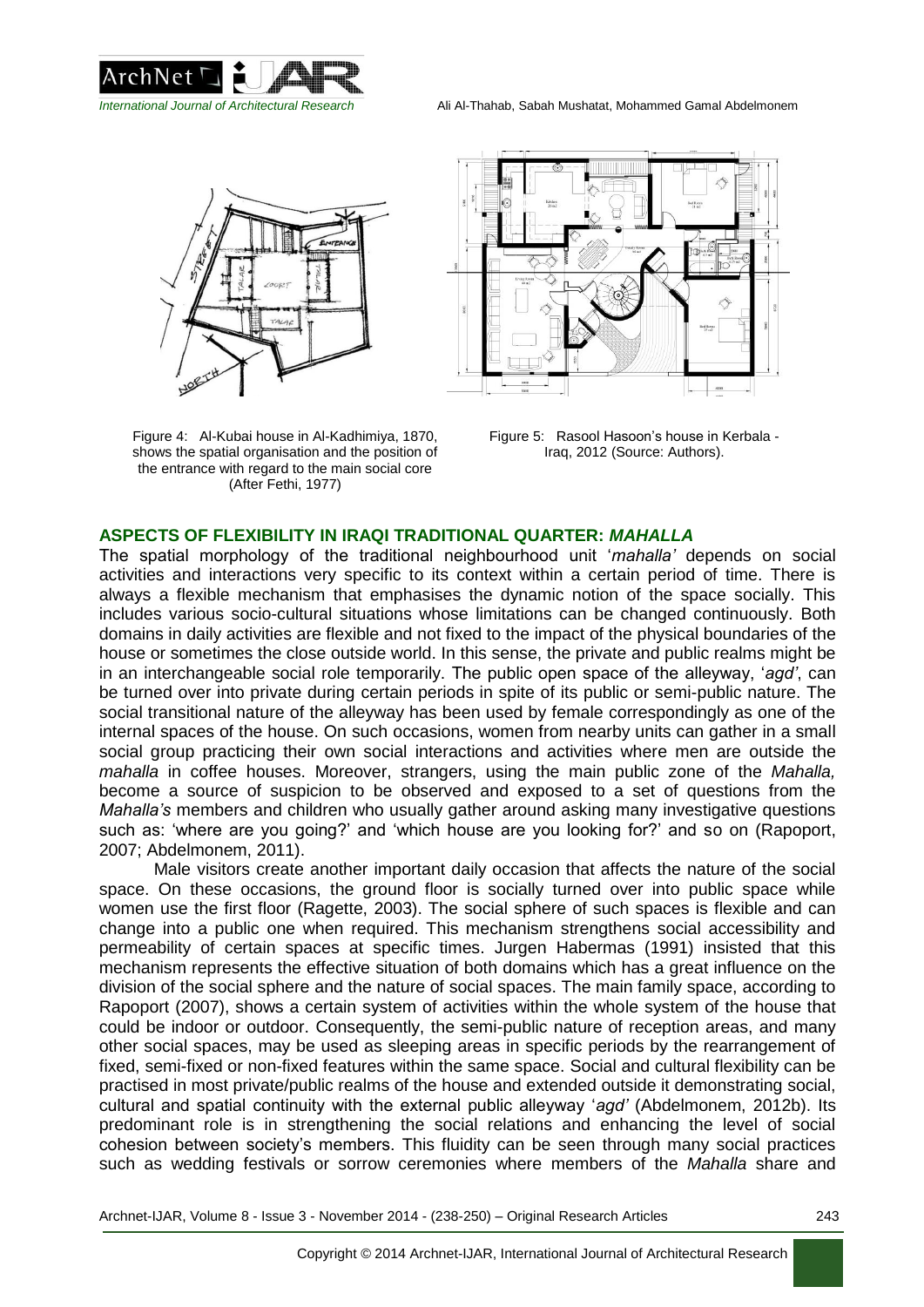



collaborate for the sake of the collective wellbeing and social solidarity using voluntary contribution through, for example, the performance of specific activities. Very frequently, they allow their houses to be at the disposal of their neighbour.

Culture and its different factors play a main role in influencing our behaviour and social interactions with others, whereas architecture is just a physical expression of that influence. People and their social, cultural and psychological aspects draw and define the physical properties of the home which in turn give a clear expression of the social style and status of the group using it. The degree of social and cultural consistency between the male/female, public/private, outside/inside and exterior/interior notions determines the architecture of the home within the cultural context of Iraqi society.

# **MODERNITY AND THE CHANGING CULTURE OF IRAQ'S HOME ENVIRONMENT**

Since the early twentieth century and precisely following the oil-economy boom in Iraq in the 1970s, economic and political changes have affected the socio-cultural inherited aspects, traditions and, as a consequence, the behavioural patterns within the home. Due to the continuous migration of the population from rural areas to urban contexts and the large demand for new residential settlements which consequently sprang up in most Iraqi cities, new values and principles controlled by economic and political powers have emerged as the main determinants of the home and affected respectively the latent aspects of society (Raouf, 1985; Eben Saleh, 1997). The structure and the nature of the family have changed as the family unit becomes smaller or reduces in size. Male-residents tend to spend longer time with their families, thus, reducing their social interaction with some colleagues outside the boundaries of the neighbourhood unit. The elimination of transitional social spaces has forced them to limit their social relations to some formal visits that frequently take place within the physical properties of the house (Al-Wardi, 1965). Equally, rapid changes have affected architectural and planning standards following the universal practices of the international style and its association with industrial. Despite the recent concerns for health, safety and welfare, ideological preconceptions have ignored cultural values and, thus, provided a fundamental base for utopian concepts. The vital needs of the human have been neglected at the expense of physical and environmental factors which have been dominated by the concept of rationality, anonymity and increasing abstractions of social relations. The new approach marginalised the social features for the sake of the architectural image that is disconnected from local values and is largely implanted in irrelevant social context (Fig.6) (Heynen, 1999; Salama, 2006).

The concept of the public domain has changed to exclusively become squares and wide linear streets. The idea of the semi-private space and the everyday life concept have been rendered undesirable and set to be replaced with a rigid physical barrier between private and public. The provision of the in-between areas in traditional quarters met human needs, socially and culturally, in a more sensitive way than contemporary methods (Mousavi, 1998; Bianca, 2000; Ramezani & Hamidi, 2010). As a natural result of modernity and its ideology, the concept of the neighbourhood as a home cannot effectively accommodate the coherent relations between former neighbouring families within the '*mahalla*'. At the same time, the sensitive hierarchy of the different subdivisions of spaces, where the individual can locate his/her social; cultural and behavioural values into a clear system, are broken by the concept of the strict separation, represented by the rigid physical boundary of the outer wall, in contemporary designed residential quarters (Abdelmonem, 2011). The lack of social and cultural considerations represents the main weakness in the architecture of home (Hashim and Rahim, 2008). The new approach creates an extroverted form of houses, sometimes called villa pattern, situated in the centre of the individual lot. The private spaces are opened outwards creating unlimited accesses and lessen the sociocultural role of privacy. The notion of social space and/or social sphere in contemporary houses is distorted and unclear. It is misunderstood, ignored or actually underestimated as it represents an obstacle to modernity where the "*Dwelling is now impossible...The house is past,*" (Theodor Adorno, cited in Heynen, 1999, p.17) (Fig. 7). In the context of philosophy, modernity frees the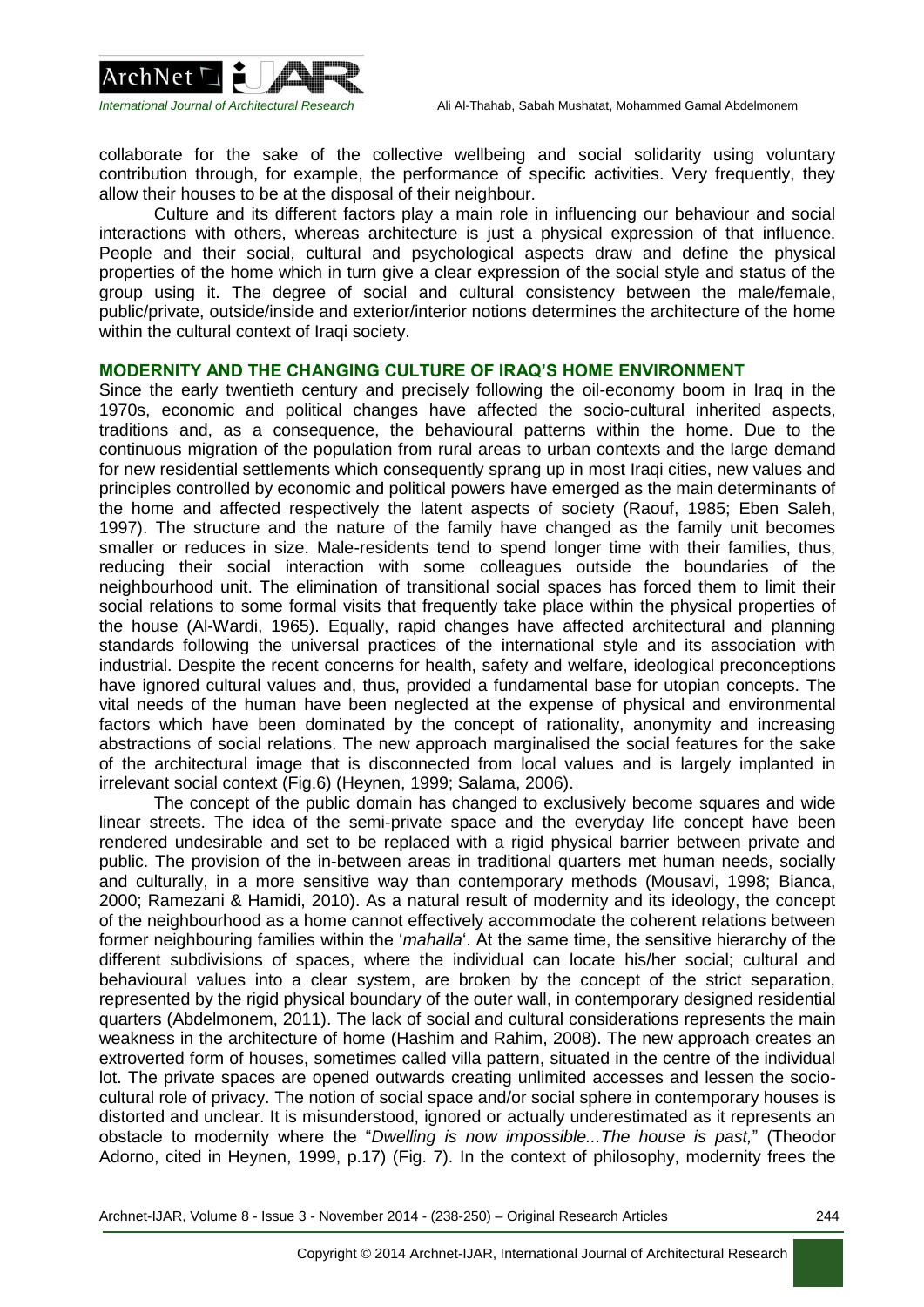



human from the limitations and impact imposed by his family, community and local habits (Heynen, 1999).



Figure 6: Raouf Shnawa's house of the 1960s-70s of the last century in the city of Al-Hilla, Iraq. The physical properties of the elevation demonstrate the notion of privacy (Source: Authors).



Figure 7: Contemporary residential units in Iraq and the openness towards the outside public realm (Source: Authors).

The concept of family social space as the main multifunctional activity space has been diminished through dividing the inside territory of the house into separate closed spaces indicating specific functions (i.e., bed rooms, kitchen, dining, etc.). Some architectural treatments have old and traditional effects such as the balcony on the first level which has been closed by lightweight screen materials to get an additional space and prevent visual intrusion from opposite or adjacent houses reflecting the concept of the '*shanashil*'. This can also be recognized in the segmentation of the social space through the use of different levels which reflects the difference in levels between the courtyard (*hosh*) and the open reception space (*iwan*). In such treatments, families have tried to gain more separate spaces in order to satisfy their basic needs and achieve privacy or social segregation which modernity has failed to provide (Fig. 8) (Abu-Gazzeh, 1993).



Figure 8: The impact of the new trend on privacy and the socio-cultural aspects of society (Source: Authors).

# **MODERNITY AND PRIVACY IN IRAQ'S NEW QUARTERS**

The changes in the architectural factors and the planning principles of the small neighbourhood unit from organic and spontaneous form to geometric and grid-iron pattern affects largely the concept of private/public domains and the prominent impact of transitional social spaces. It also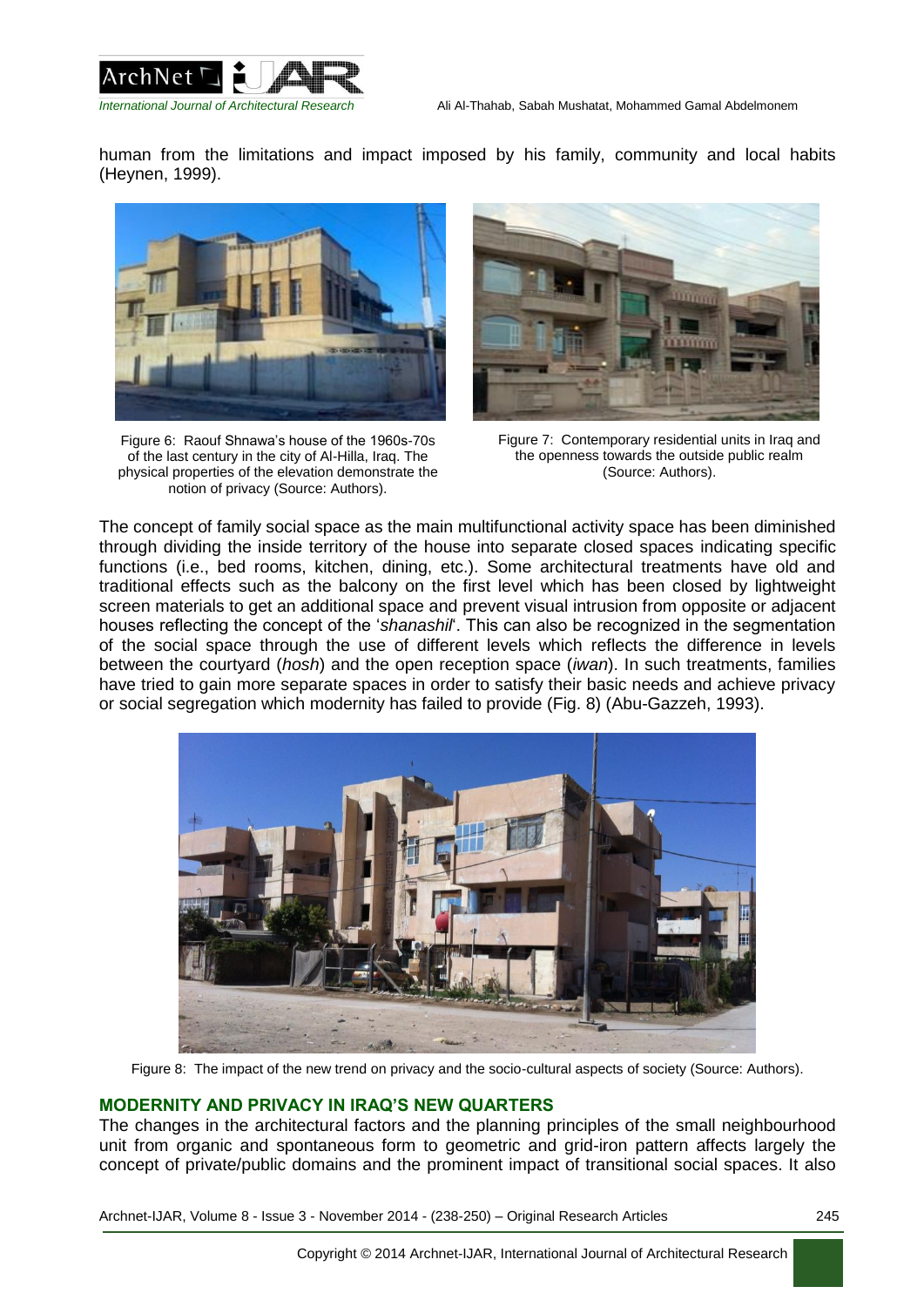

affects the humanity of the individual and his personality as long as it destroys his security and privacy. Accordingly, the neighbourhood unit has gained an extroverted form rather than the introverted concept of the traditional which presented the *mahalla* as an isolated and integrated complex socially, culturally, economically and politically. The new doctrine has led to the transition from the inner core of the *mahalla* to the outside providing easy and wide accesses for the penetration of the car and direct visual view from the outsider towards the inner social space of the house. Respectively, the social, cultural and structural properties of the newly designed residential quarters have been broken through the elimination of transitional realms which have a negative impact on residents' everyday life (Fig. 9).



Figure 9: A typical residential neighbourhoods with the organic pattern (left) and the gridiron pattern (right) in Al-Kadhimiya– Baghdad (Source: Authors).

Modernity affects in most cases the everyday conditions of Iraqi society through the destruction of the *informal networks of social bonds and mutual responsibilities* replacing them by a *highly formalised administrative system* (Bianca, 2000). Modernity changes the concept of the '*single family*', '*home*' and '*dwelling*' as well. These concepts, according to theorists of modernity, fade into the distance, while all assert that modernity and dwelling are completely opposed to each other (Heynen, 1999). Indeed, with regard to the neighbourhood unit, the social gathering space of the residents in traditional open spaces have been diminished and confined to certain areas in specific corners of the residential blocks. Moreover, social interactions and festivities have been moved to specific places outside the boundaries of the *mahalla* and sometimes with the absence of its people especially when there is a differentiation on the basis of wealth and poverty (Eben Saleh, 1997). As a result of these thoughts, a sense of privacy, security, belonging and communal affiliation have been marginalized and eliminated. This can be clearly seen through the breaking of woman's privacy by members of the same quarter in contrast to traditional customs and norms. As a reflection of this phenomenon, the family takes some physical actions against these abnormal behaviours in order to achieve privacy as in the construction of high solid walls or fences, changing the position of private spaces to the opposite side of the house, closing the front windows on first floors and many others.

The main intellectual dimensions of the new approach *involve drawing strict boundaries between the public and the private* for achieving privacy*, restricting social gathering within the unit* and the residential quarter*, having less involvement in the public sphere*.....while the traditional involves *blurred boundaries and ease of access from the private to the public and vice versa* in a proper sequence (Abdelmonem, 2012b). People, in general, have the desire to interact socially and culturally with others in open contexts with the presence of tangible boundaries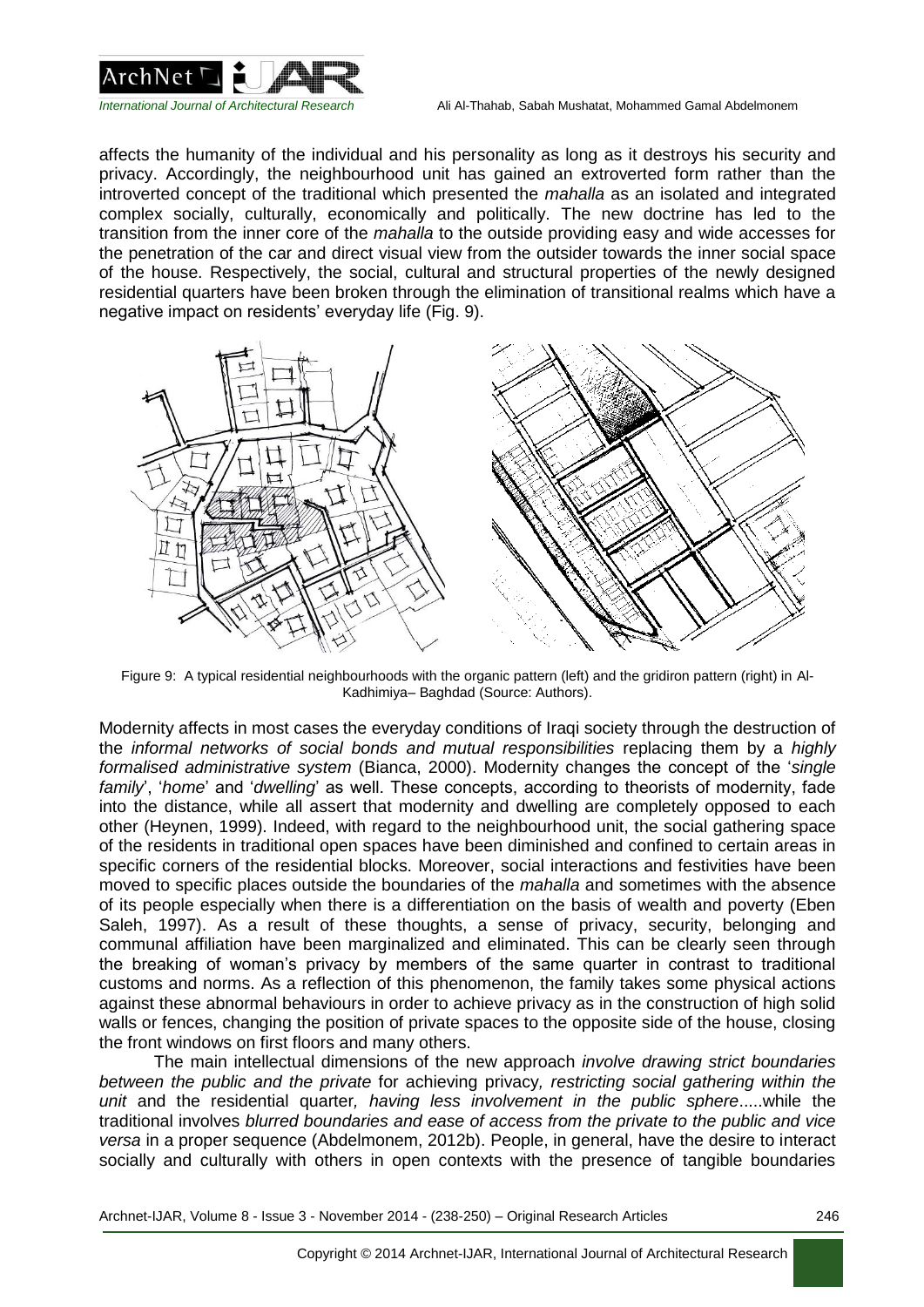

(Sennett, 1974; Abdelmonem, 2011). This concept presents the limiting barrier of social interactions through the establishment of strict guidelines and principles for managing people's interaction and behaviour (Abu-Gazzeh, 1993).

One of the main deficiencies of modernity was its contempt and disregard for the inherited social, cultural, spiritual and physical environments as proved in its refusal of historically grown built environments (Bianca, 2000). This concept was revealed through the rejection of the organic pattern of the traditional in favour of the benefits of the anti-social gridiron approach. The crucial point was that contemporary settlements have been imported as unquestioned developments and complete packages (Eben Saleh, 1997) as the case of most developments in Iraq after 2003 (Nagy, 2006) (Fig. 10). This type of change affects the social and cultural norms of Iraqi people and precisely privacy and social communications.



Figure10: A developing project which is under construction in the city of Al-Hilla– Iraq (Source: Authors).

#### **CONCLUSION**

The rapid and successive economic and political changes in Iraq in the last three decades, especially after 2003 and Iraq's entry into a new transitional stage of social, cultural, religious and intellectual transformative conflicts, have affected people's social and cultural values and the associated psychological and behavioural aspects to adhere to contemporary principles of the home environment. Following a long period of deprivation experienced by the Iraqi people, there has been a sudden openness towards modernity in its all impressive aspects. The differentiation in layers of Iraqi society has been influenced by the changeable categories of socio-cultural and religious factors. All these changes affect the architectural properties of the house as long as the physical and spatial arrangement of the house and the use of the social space are metaphors for the invisible image of the social and cultural values of society.

Privacy, as a social and cultural aspect, is a serious matter in the spatial formation and articulation of the built environment in Iraq. For communities, privacy plays an important factor in strengthening and accommodating communal social interactions which, in turn, strengthens the ability of space in achieving a more sustainable and secured residential environment. There is a crucial need to understand the concept of privacy and its related social, cultural and psychological issues in architectural practices and philosophies. In future development efforts for sustainable home environments in Iraq, the emphasis need to be on the importance and necessity of personal privacy in the socio-spatial organisation of the home rather than the personal space which represents the perspective of Western movement. Moreover, a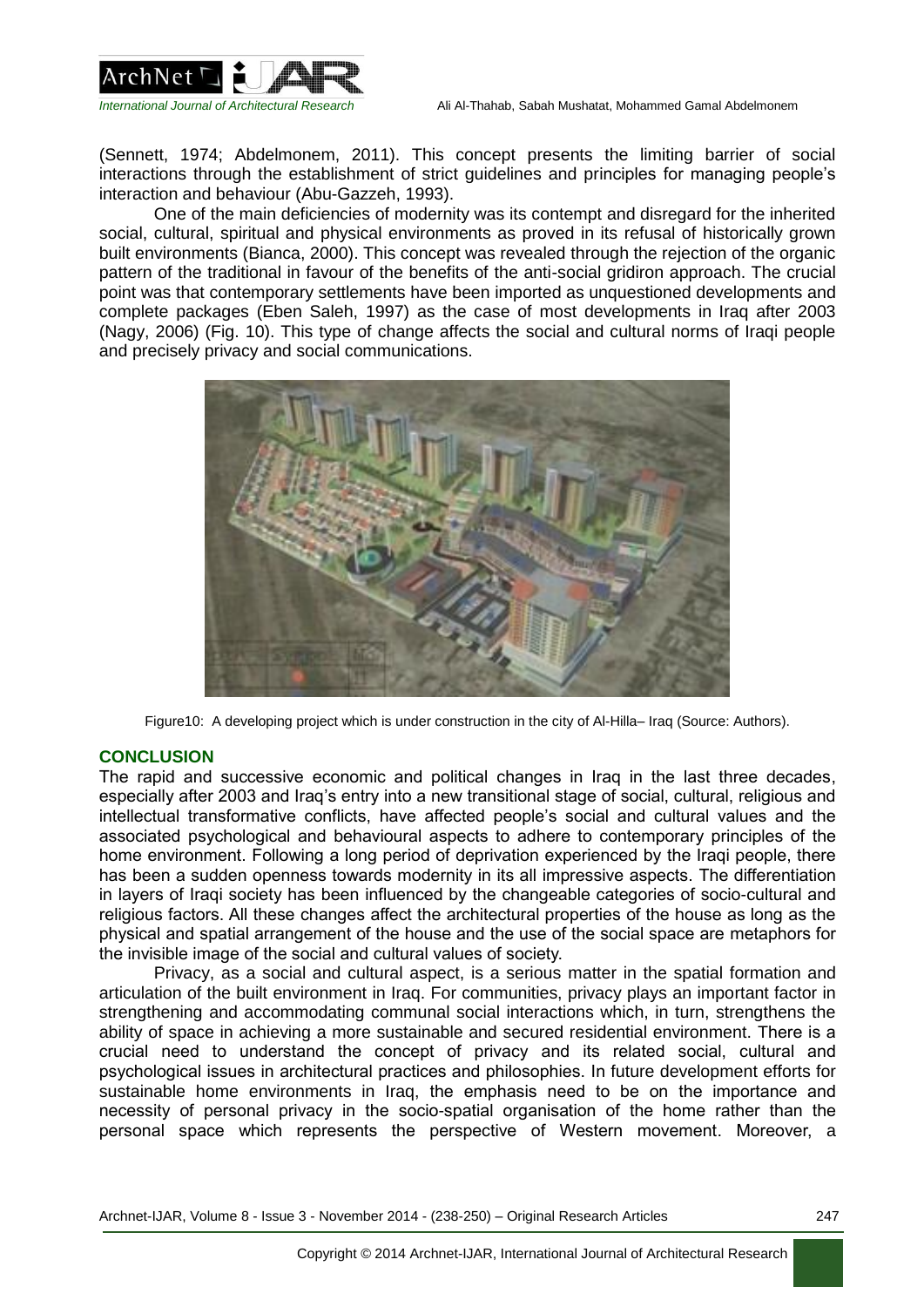

comprehensive study of all segments of Iraqi society is crucial for understanding privacy and its role as a means of knowledge for the common good of the house.

The house, as the basic social and human organisation, encompasses many systems of activities which are different in their socio-cultural nature. These systems have been viewed as social spheres which present essential factors in expressing social spaces. This notion is embodied by dividing the space according to the social nature and the degree of privacy that can be obtained. Therefore, the significant concept of the social sphere is in the classification of spaces socially to the public/private and the transitional spaces to achieve the best arrangement for interior and exterior spaces.

The hierarchical and sensitive subdivision of social spaces on the scale of the *Mahalla* and the house is an effective mechanism in response to the changing requirements of the social group. It reflects the sustainable aspects of the social activities within the home through maintaining privacy and social interaction. The mechanism, used in achieving the transitional spatial sequence in traditional context, creates the essence of social, cultural and behavioural fluidity in everyday life and the reciprocal relation between the social space and the activity over the course of time. These aspects need to be re-evaluated in contemporary Iraqi settlements to provide an active mechanism for more sustainable developments.

It is important to investigate, analyse and study the neighbourhood unit according to the socio-cultural aspects of the human in order to create a relevant social context instead of the spatial demands of the car which represents the main determinant in contemporary one. A sense of privacy, security, belonging and communal affiliation are crucial factors in creating the concept of the neighbourhood as a home. This approach can be applied by associated and shared values between decision makers and an effective and active participation from local users.

In the meantime, creating responsive settlements that respond to the concern over privacy, building regulations, frameworks for architects and developers provide a better and engaging living environments that consider the application of the socio-spatial needs of its users a central strategy for successful planning and housing design.

# **REFERENCES**

Abdelmonem, M. G. (2012a). The Practice of Home in Old Cairo: Towards Socio-Spatial Models of Sustainable Living. TDSR, Vol. 23, No.2, pp. 35-50.

Abdelmonem, M. G. (2012b). Responsive homes of old Cairo: Learning from the past, feeding in the future. Hospitality &Society,Vol. 2, Issue 3, September 2012, pp. 251-271(21).

Abdelmonem, M. G. (2011). Understanding Everyday Homes of Urban Communities: The Case of Local Streets (Hawari) of Old Cairo. Journal of Civil Engineering and Architecture, ISSN 1934-7359, USA, Vol. 5, No.11, (Serial nr. 48): 996-1010.

Abdelmonem, M. G. (2010). The Architecture of Home: An investigation of the practice of home in the hawari of old Cairo 1800-2009, Ph.D. Thesis, University of Sheffield.

Abu-Gazzeh, T. (1993). Privacy as the Basis of Architectural Planning in the Islamic Culture of Saudi Arabia. Arch.& Comport./ Arch. & Behav., Vol. 11, No. 3-4: 269-288.

Al-Homoud, M. (2009). Privacy Control as a Function of Personal Space in Single-Family Homes in Jordan. Journal of Design and Built Environment, Vol. 5, December 2009, pp. 31–48

Altman, I. (1975), Environment and Social Behaviour. Monterey: Ca. Brooks/Cole, ISBN: 0818501685.

Al-Wardi, A. (1965). A study in the nature of Iraqi society - an introductory attempt to study the largest Arab community in the light of modern sociology. Arab House of encyclopaedias- Books Forum of literature, language, and thought, Baghdad-Iraq.

Bianca, S. (2000). Urban Form in the Arab World - Past and Present. London: Thames & Hudson.

Boudiaf, B. (2010). Physical, Cultural and Cognitive interaction in the conception and the production of the Built Environment. Ph.D. Thesis, University of Wolverhampton.

De Certeau, M. (1984).The Practice of Everyday Life, Vol.1 (London: University of California Press, 1984). Eben Saleh, M. A. (1997). Privacy and Communal Socialization: The Role of Space in the Security of

Traditional and Contemporary Neighbourhoods in Saudi Arabia. HABITAT"INTL. Vol. 21, No 2:167-184.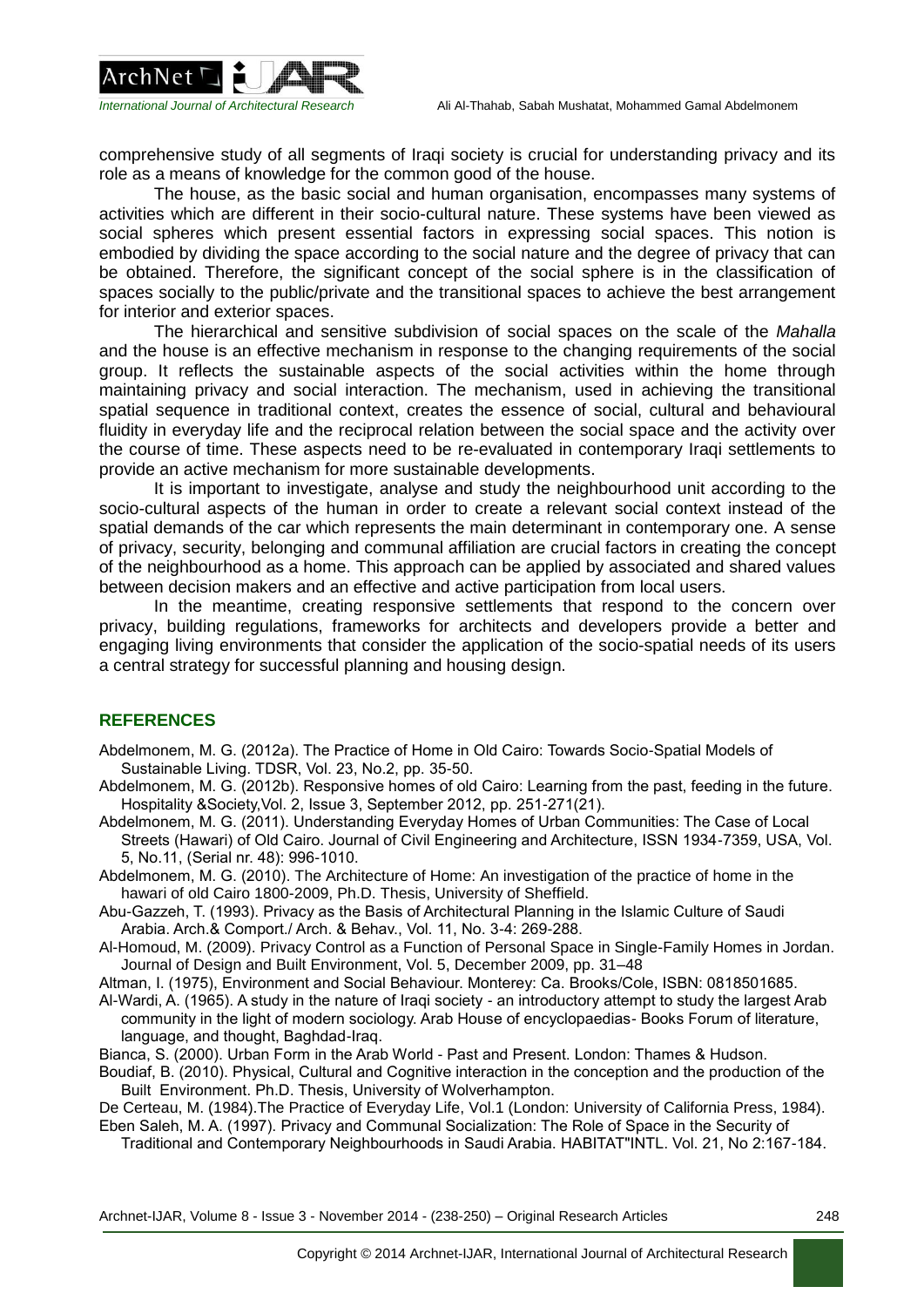



Fethi, I. (1977). Urban conservation in iraq: the case for protecting the cultural heritage of Iraq with special reference to Baghdad including a comprehensive inventory of its areas and buildings of historic or architectural interest, PhD, Thesis, Vol. 1, The University of Sheffield, UK.

Georgiou, Michael (2006), Architectural privacy a topological approach to relational design problems.Ms.C.Adaptive Architecture & Computation, University College London.

Giddens, A. (1979). Central Problem in Social Theory: Action, Structure and Contradiction in Social Analysis. London: Macmillan.

Habermas, J. (1991). The Structural Transformation of the Public Sphere: An Inquiry Into a Category of Bourgeois Society. London: MIT Press.

Hakim, B. S. (1994). The 'URF' and its role in diversifying the architecture of traditional Islamic Cities. Journal of Architecture and Planning Research, Vol. 11, No. 2, pp. 108-127.

Hall, E.T. (1969). The hidden dimension, man's use of space in public and private. London, Sydney, Toronto: The bodley head.

Hauge, Å. L. (2009). Housing and Identity The meaning of housing in communicating identity and its influence on self-perception. Ph.D. Thesis, NTNU Norwegian University of Science and Technology.

- Hashim, A. H. & Rahim, Z. A. (2008) The Influence of Privacy Regulation on Urban Malay families Living in Terrace Housing, Archnet-IJAR, Volume 2 - Issue 2 - July 2008- pp. 94-102.
- Heynen, H. (1999). Architecture and Modernity: A Critique. MIT Press. Cambridge, Massachusetts; London, England.

Jiboye, A. D. & Ogunshakin, L. (2010). The Place of The Family House in Contemporary Oyo Town, Nigeria. Journal of Sustainable Development, Vol. 3, No. 2, pp. 117-128.

Khattab, O. (2005). Socio-Spatial Analysis of Traditional Kuwaiti Houses,[online]. Proceeding: An abstract submitted for possible presentation at the IAPS, ENHR, & KTH Conference, 2005, Stockholm, Sweden, pp. 1-18, [accessed 13 September 2013]. Available from:

<http://www.infra.kth.se/bba/IAPS%20papers%20pdf/full%20paper\_030.pdf>.

Lawrence, R. (1987). Housing, Dwellings and Homes: Design Theory, Research and Practice. London: John Wiley & Sons.

Lefebvre, H. (1997). The production of space. In Leach, N. (ed.), Rethinking Architecture. London and New York: Routledge, pp. 132-140.

Madanipour, A. (2003). Public and Private Spaces of the City. London and New York: Routledge.

Mazumdar, S. and Mazumdar, S. (2001). Rethinking Public and Private Space: Religion and women in Muslim society. Journal of Architectural and Planning Research, 18(4), pp. 302-324.

Mousavi, S. Y. (1998). Urban neighbourhoods of Tehran: the social relations of residents and their `living place', Ph.D. Thesis, University of Newcastle Upon Tyne.

Nagy, G. (2006). Strengthening the Capacity of the Housing Sector in Irag, UN-Habitat Irag Programme, Housing Finance International, June 2006, pp. 3-8.

Ragette, F. (2003). Traditional Domestic Architecture of the Arab Region. Stuttgart-Felbach: Axel MengesGmbh.

Rahim, A. A. and Abu Hassan, F. Z. (2011). Study on Space Configuration and Its Effect on Privacy Provision in Traditional Malay and Iranian Courtyard House, IIUMPress, International Islamic University Malaysia, pp. 115-119.

Ramezani, S. & Hamidi, S. (2010). Privacy and Social Interaction in Traditional Towns to Contemporary Urban Design in Iran. American Journal of Engineering and Applied Sciences, 3 (3): pp. 501-508.

Raouf, L. A. N. (1985). Sousing and Social Segregation in Iraq. International Journal of Urban and Regional Research, Vol. 9, Issue 3, September 1985.

Rapoport, A. (1977). Human Aspects of Urban Form. Oxford: Pergamon Press.

Rapoport, A. (1982). The Meaning of the Built Environment: A Nonverbal Communication Approach, Tucson, The University of Arizona Press.

Rapoport, A. (1990). The Meaning of the Built Environment: A Nonverbal Communication Approach, rev. ed. Tucson: University of Arizona Press.

Rapoport, A. (2007). The Nature of the Courtyard House: A Conceptual Analysis, (2007), TDSR, Vol. XVIII, No. I I, pp. 57-72.

Sennett, R. (1977).The Fall of Public Man, London: Faber & Faber Publishing.

Salama, A. M. (2003). The Courtyard House: Memory of Places Past. Dubai, UAE: Architecture +, Issue # 3, pp.1-5.

Salama, A. M. (2006). A Typological Perspective: The Impact of Cultural Paradigmatic Shifts on the Evolution of Courtyard Houses in Cairo. Journal of the Faculty of Architecture, Middle East Technical